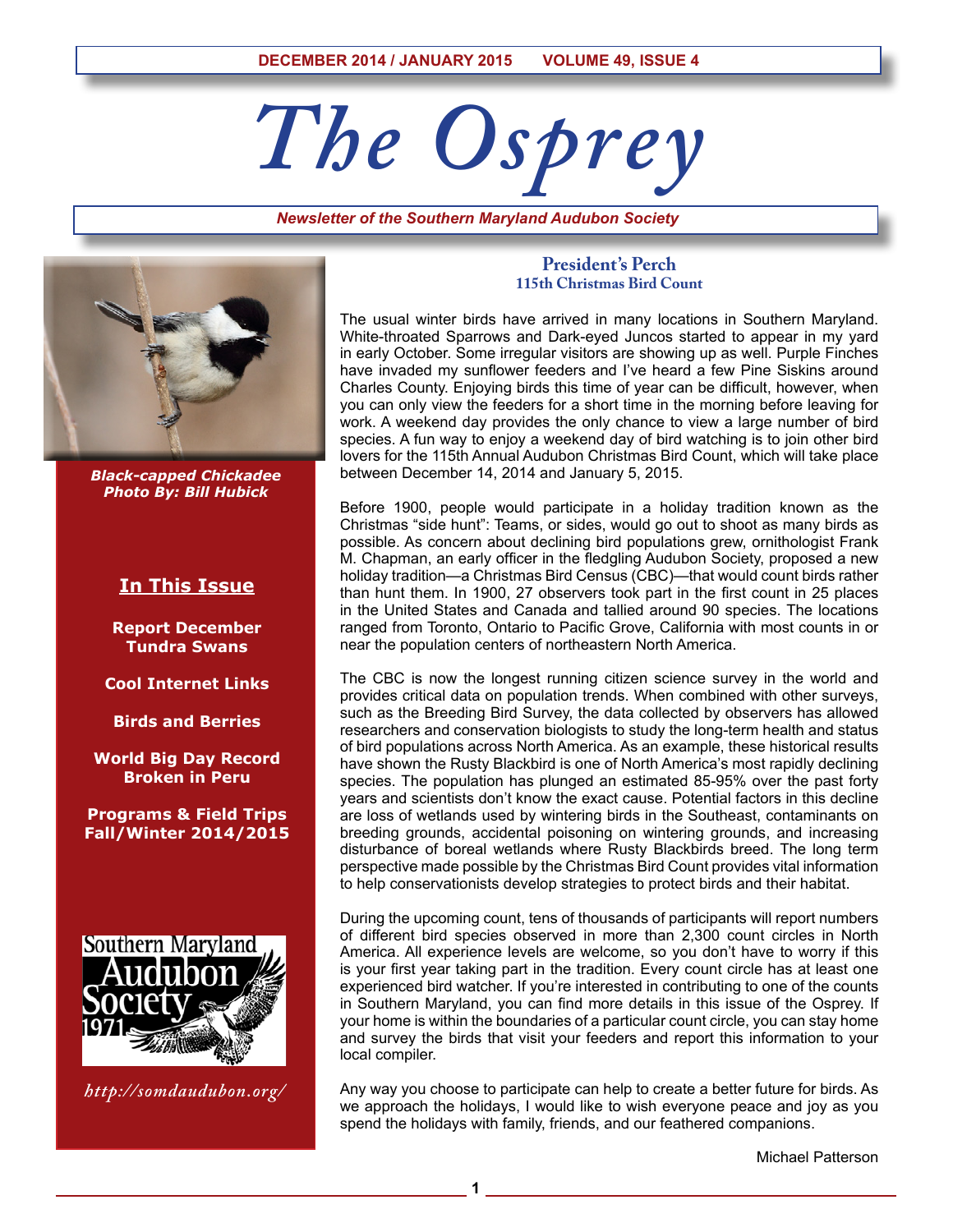# udubon

At the board of director's meeting earlier this month in Asheville, I had the opportunity to meet with chapter leaders from across the network. That's always energizing for me and for our executive team because it's your heart and passion that drive Audubon.

All across the country our chapter leaders come from the sciences, they come from education, they come from business and from the arts. And every single one is passionate about birds and making the world a better place.

Let me tell you about a few chapter leaders we met in North Carolina.

Kim Brand told us how Forsyth Audubon in North Carolina is working with Audubon's international program to support the Wood Thrush throughout its life cycle not just when it is in North Carolina. And they are getting really creative about it. This year they're putting GPS trackers on the birds to gather the information they need to drive their conservation efforts.

Lena Gallitano of Wake Audubon is turning to GIS applications and data visualization to drive her efforts on Lights Out North Carolina. They will be able to analyze bird strike data and determine which specific areas of individual buildings are most dangerous to birds and recommend the appropriate fixes.

Highland Plateau Audubon Society is partnering with other regional conservation organizations and investing in science to drive protection efforts for Golden-winged Warblers. They've hired a grad student to study local breeding bird populations and that information will be combined with information being gathered farther north by Audubon North Carolina to fill in the big picture for conservation of this iconic species.

And at the meeting we got some great feedback about the launch of our climate initiative. Lots of you have been out there since September 9th sharing the science and having those climate conversations. You've gotten stories on TV and in the paper, and you've localized the study results to make it your own. That's smart and that's relevant.

Collaborative success is what Audubon is all about. That's how we scale up to meet the threats that birds face across the flyways of the Americas.

Here are some documents that will give you a broader picture of recent accomplishments across the network: a timeline of recent achievements, the October 2014 President's Report, a packet of media clips featuring Audubon in the news and media highlights from the climate launch.

Thanks to all of you for your energy and passion.

David Yarnold / President & CEO National Audubon Society

## **COOL INTERNET LINKS!**

**What happens when a family of owls discovers a video camera?**

https://www.facebook.com/video. php?v=10152347904860658

**The Vancouver Avian Research Centre (in BC, Canada) has a blog where they share some of the season's banding results and photos. You might enjoy looking at some of the birds from autumn 2014 that they are sharing on their site:**

http://bit.ly/10QEhj5

#### **The distinct voices of owls.**

Here's a fun little video that shares the voices of some North American owls -- including the voice of one owl that is the most widespread bird species on the planet (any idea which owl that is?). This video also includes images of these birds, so you can see what each species looks like, but only after you've listened to its voice first. http://gu.com/p/43vj6/stw

In this video, that's been making the rounds on Facebook, an elderly man takes pleasure in the small things, by sharing his kitchen with a hungry hummingbird in Brazil: http://www.theguardian.com/science/grrlscientist/2014/ oct/25/a-hummingbird-and-his-man

#### **Australian Birds That Mysteriously Chase Rain**

Interesting article on Banded Stilts' ability to sense weather from great distances:

http://www.nytimes.com/2014/10/21/science/australianbirds-that-mysteriously-chase-rain.html?ref=science

#### **The Lawn, chemical wasteland, turned into an edible estate!**

http://tinyurl.com/edible-estates

## **WELCOME, NEW MEMBERS!**

Robert Allnutt, Saint Inigoes Mary R. Franklin, Mechanicsvlle Maria A. Johnson, Indian Head Mary O. Mattingly, Leonardtown Janet Louise Tew, La Plata Bryan Vandrovec, Great Mills Deborah Wells, North Beach Richard and Susan Weston, Chevy Chase Vanessa C. Williamson, Waldorf Anita and Michael Woll, Kensington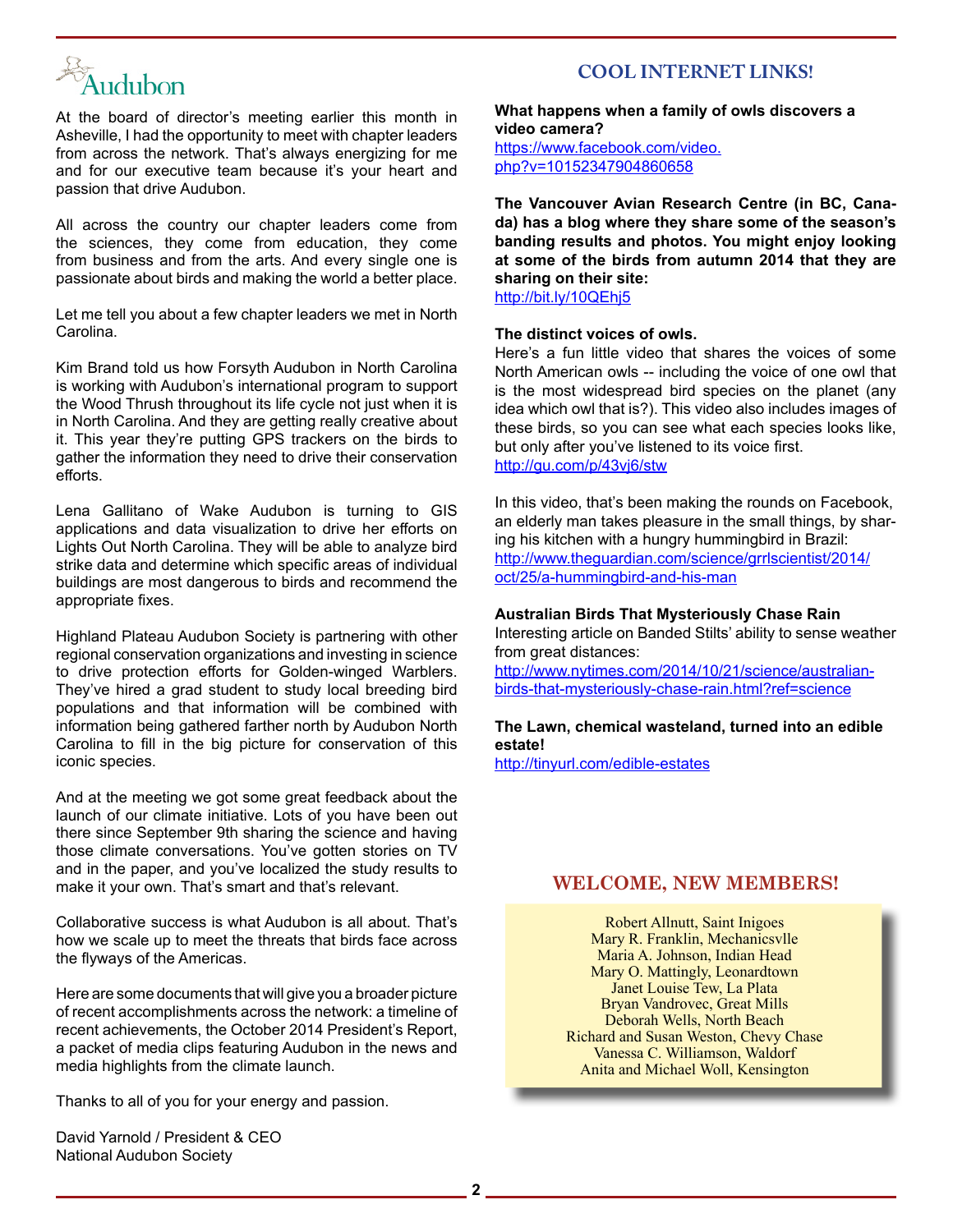## **World Big Day Record Broken in Peru! 3 November 2014**



The LSU team poses during scouting in the mountains of Abra Patricia, a few days before the big day.

From the outset, it was very important to us to document carefully our big day effort using eBird checklists with

associated notes, photographs, audio recordings, and video. Most big days are operated on an honor system – there is no witness or judge – and this seems to work overall. We decided, however, that if we carefully documented as many species as possible along the big day route, even if it was in the days leading up to the big day (we would be too busy on the day itself to take photos, recordings, or video), it would serve to bolster our claim to any record.

More important than documenting the big day, however, was documenting the poorly known avifauna of a very interesting corner of South America. We planned to do our big day in the mountains of Abra Patricia and the adjacent Mayo Valley. These little-known regions were some of the last major landscape features in northern South America to be explored by ornithologists and birders. The first exploration, primarily by collecting expeditions from the LSU Museum of Natural Science under the leadership of John O'Neill, occurred in the 1970s as a highway was built over the mountains around Abra Patricia. To this day, the area remains poorly known, as evidenced by the presence of species that still remain to be described and named. This lack of knowledge is particularly glaring given the high number of species and the complexity of bird distributions in the area. In eBird, for example, 735 bird species are known from the two Important Bird Areas comprising Abra Patricia and the Mayo Valley. A major goal of our big day effort was to help fill in some of the gaps in our knowledge of birds in the region, and to make that information publicly available.

For the rest of this story, please click on this link: http:// ebird.org/content/ebird/news/lsubigday/



This manakin, still undescribed to science, is an example of how much more we still have to learn about the birds of northern Peru and the Neotropics in general.

## **Please Report December Tundra Swans!**

Each year during the month of December several Atlantic Flyway states including Maryland collect juvenile/adult ratio observations of Eastern Population tundra swans. This information is part of our long term monitoring of this swan population.

Only observations made in December are useful. Should you make observations the information needed for this project include: 1) date, 2) nearest town and county, 3) total number of swans in flock, 4) number of juveniles (gray) in flock, and 5) number of adults (white) in flock.

Please forward to Larry Hindman Waterfowl Project Leade/ Maryland DNR e-mail larry.hindman@maryland.gov

Thank you in advance for your cooperation and your support of our migratory bird resources. Good birding.

Larry

#### **Birds and Berries Written by Frances Wood**

#### This is BirdNote!

Around this date in 1861, Henry David Thoreau wrote, "Our little mountain-ash is all alive with birds. A dozen robins on it at once, busily reaching after and plucking the berries, actually make the whole tree shake. A robin will swallow half a dozen berries, at least, in rapid succession before it goes off, and apparently it soon comes back for more."

In fall, large numbers of American Robins and sleek, handsome Cedar Waxwings consume fruits and berries. They can strip a pyracantha bush of its fruit, consume holly berries, and peck away at apples. By consuming these fruits, they also contribute to the dispersal of the plants, voiding the seeds as they move about the countryside.

Some berry-eating birds may become intoxicated with ripened fruits that contain alcohol. When they do, they may flounder on the ground or even collide with windows.

If you, like Thoreau, enjoy watching birds eat berries, then consider planting trees and shrubs that produce berries, to attract such birds to your garden. You'll find information on our website about native plants that are favored by birds in your area. Plant them now, and the birds will begin coming next year and the next, and the next – they don't forget.

BirdNote thanks all donors who keep it aloft and on the air. Learn more at BirdNote.org. http://birdnote.org/show/birds-and-berries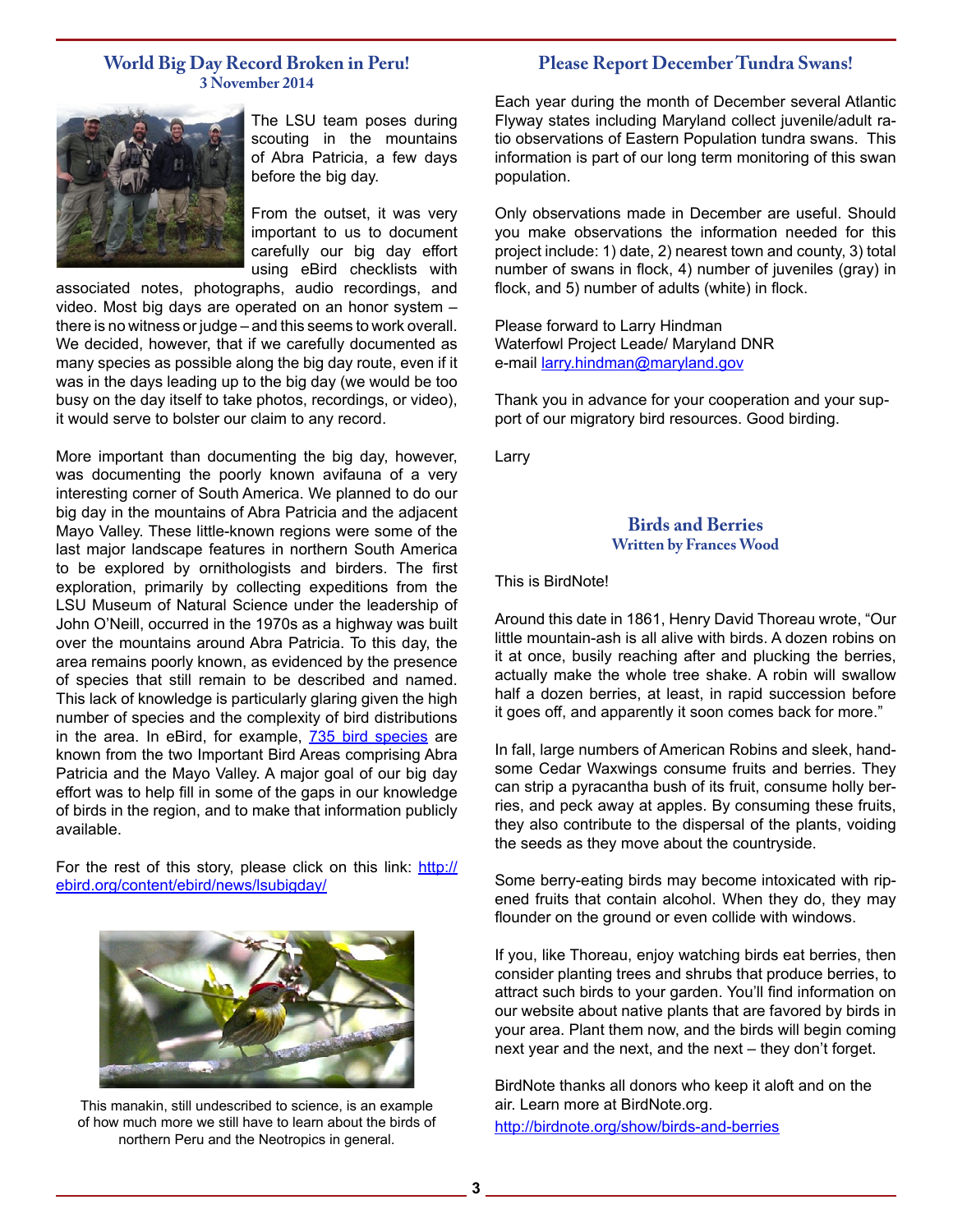

## **New Bird Biology Website Awakens the Sense of Discovery Enjoy interactive activities about bird song, feathers, & more**

Ithaca, N.Y.—We know birds have feathers—but what are they made of, how do they work, and how many kinds are there? Birds sing songs—but how do they produce those sounds, what do they mean, and can you learn to identify birds by sound alone? If just knowing the name of a bird isn't enough, then it's time to make new discoveries at the Cornell Lab of Ornithology's All About Bird Biology website. The new site is designed to appeal to anyone who's even a little bit curious about what makes birds tick.

"All About Bird Biology is all about inspiring people to find out what's really going on in the lives of birds," says Cornell Lab eLearning specialist Mya Thompson, who says scientists, teachers, artists, designers, and programmers all played an important role in developing the site and making it so appealing. "The site contains a video library of eye-opening bird behaviors, along with self-paced interactive lessons, articles, and animations that make learning a blast!"

Chapters currently online go in-depth on feathers and bird song. Playing the "Bird Song Hero" game allows users to keep score as they gradually learn to recognize more than 50 bird species by sound. Educators and students surveyed after the website launch found that using birds to understand biology makes the learning go down easy.

"Awesome job! Your programs make teaching children FUN!" one teacher wrote.

"I thought this was first rate! Very engaging, not at all boring plus a lot of information was imparted. Great graphics too! You hit a home run here in my opinion!" said a bird enthusiast.

"We're developing the next chapter right now," Thompson explains. "It's called 'Fancy Males' and will focus on the ways birds use bright colors, strange ornaments, and even a little song and dance to capture a female's attention!"

Visit the All About Bird Biology website: biology.allaboutbirds.org

Contact: Pat Leonard, pel27@cornell.edu, (607) 254-2137. Cornell Lab of Ornithology - 159 Sapsucker Woods Rd Ithaca, NY 14850

*Southern Maryland Audubon Society*

# ADOPT-A-RAPTOR

Foster Parents Needed!!



The Southern Maryland Audubon Society supports raptor conservation and research projects in the Southern Maryland area through the "Adopt-A-Raptor" Program. The program currently includes four species: **Osprey, Barn Owl, American Kestrel and Northern Saw-whet Owl**. Each bird is banded by a licensed bird bander with a serially numbered metal band, in cooperation with the U.S. Bird Banding Laboratory. A limited number of birds are available for adoption each year!

#### **NEW FOR 2013!! "Adopt-A-Nest" now available for Osprey, Barn Owl & Kestrels!**

## Adoptive "parents" will receive:

A certificate of adoption with the bird's band number, and location and date of banding.

Information on the ecology and migration patterns of the species

Any other pertinent information that may become available

#### Your support helps provide:

- Barn Owl Nest Boxes
- **Osprey Nesting Platforms**
- Kestrel Nest Boxes
- Mist Nets or Banding Supplies

Complete the form below to "Adopt-A-Raptor" with the Southern Maryland Audubon Society

--------------------------------------------------------------------------------------------- *Mail completed form to: Melissa Boyle, Adopt-a-Raptor, 10455 Point Lookout Rd. Scotland, MD 20687*

Name:\_\_\_\_\_\_\_\_\_\_\_\_\_\_\_\_\_\_\_\_\_\_\_\_\_\_\_\_\_\_\_\_\_\_\_\_\_\_\_

as it should appear on Adoption Certificate

Address:

I wish to adopt:

 $(# of)$  Osprey, \$10 each / \$25 per nest

 $(# of)$  Barn Owl, \$25 each / \$50 per nest

(# of) Northern Saw-whet Owl, \$30 each

(# of) American Kestrel, \$35 each / \$75 per nest

\_\_\_\_\_\_\_\_\_\_\_\_\_\_\_\_\_\_\_\_\_\_\_\_\_\_\_\_\_\_\_\_\_\_\_\_\_\_\_\_\_\_\_\_

Amount Enclosed:

**4**

*continued on page 5 Make checks payable to: Southern Maryland Audubon Society*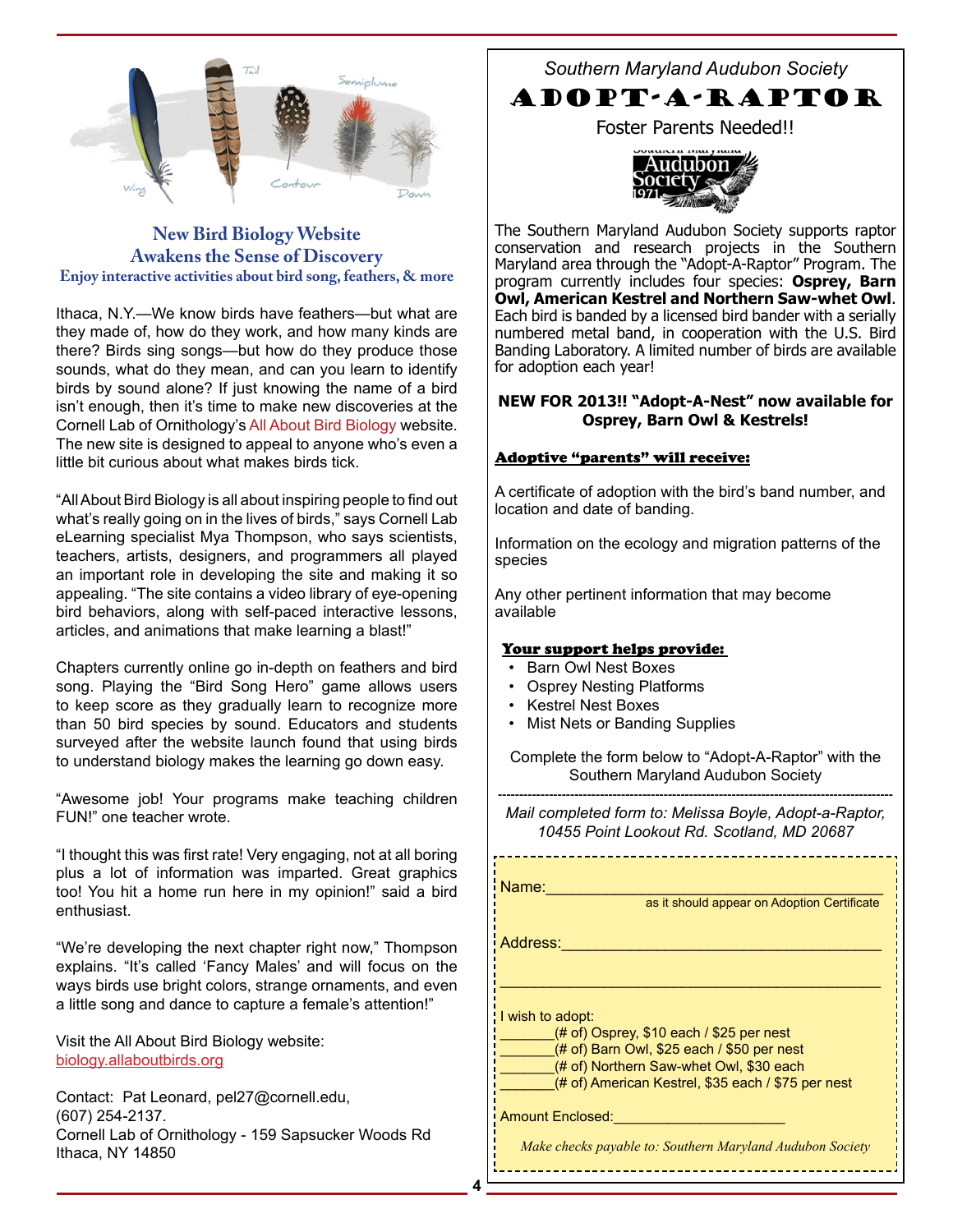## **Wild Ginseng, Wood Thrushes, and Climate Change: A Survival Story**

Some researchers at West Virginia University have discovered that wild ginseng—a native and valuable medicinal plant—could be using specific birds to catch a ride into climates for which it's better suited.

Eberly Professor of Biology at WVU, Jim McGraw, has been studying ginseng from every angle for 18 years. A simple question lead McGraw and researchers Amy Hruska and Sara Souther to ask other questions, which is lead them to discover an ecological survival story.

#### **STUDY 1: Fruit**

Why does ginseng bear bright red berries? "When a plant evolves fleshy fruit like that, it usually means there's some kind of animal interaction going on, but we had no idea what that was," said McGraw.

So all around wild fruiting ginseng cameras were set, and for three years tripped by the occasional raccoon, opossum, mouse, or turkey. But there was one pretty regular visitor: the Wood Thrush, (a cousin of the Robin, actually, but with superior vocal abilities on account of a double-set of vocal chords!).



**Credit Jim B. McGraw / WVU**

McGraw says after analyzing some 900 photos, they discovered the thrushes were in fact seduced by the bright red ginseng berries.

#### **STUDY 2: A Seed Study**

How do seeds survive the thrushes, or do they?

McGraw and researcher Amy Hruska found out there were captive thrushes living at the Tennessee Aquarium in Chattanooga, and convinced the good folks there to let them feed ginseng berries to the birds.

https://www.youtube.com/watch?v=FTQUlvCQPC4 Video actually shows regurgitation of seed.

The researchers observed that the birds would eat the whole berry but 5 to 30 minutes later… "They would actually sit on a branch and start flipping their bills together and a seed would pop out," McGraw said, "And they were completely viable seeds." So the research team found ginseng's wild seed dispensers!

#### **STUDY 3: Thrush Tracking**

Where and how far do the thrushes wander? …This study is underway…

Understanding thrush activity is the latest query commanding attention in the larger effort to study a threatened and valuable plant. Wild populations are increasingly rare. We know overharvesting, deer browsing, and loss of habitat are major reasons for declines. But McGraw thinks this thrush research might shed light on another threat to wild ginseng populations.

"Wood thrushes, as common as they are, have actually declined by 50 percent over the last fifty years," McGraw said. "They're one of the poster children for major songbird decline in the Eastern deciduous forest." Losing so many birds is very troubling because ginseng populations may well rely on thrushes not only to help disperse their seeds, but also to help them adapt to a changing climate.

Wild ginseng's range stretches from eastern Canada south through the eastern United States. But genetically, those ginseng populations vary and over ages have adapted to their specific regions. McGaw suspect thrushes will play an important role in helping ginseng survive by helping it migrate from their warming regions into cooler climates. If the birds themselves can survive.

#### http://wvpublic.org/post/wild-ginseng-wood-thrushes-andclimate-change-survival-story

West Virginia Public Broadcasting 600 Capitol Street - Charleston, WV 25301 1-888-596-9729

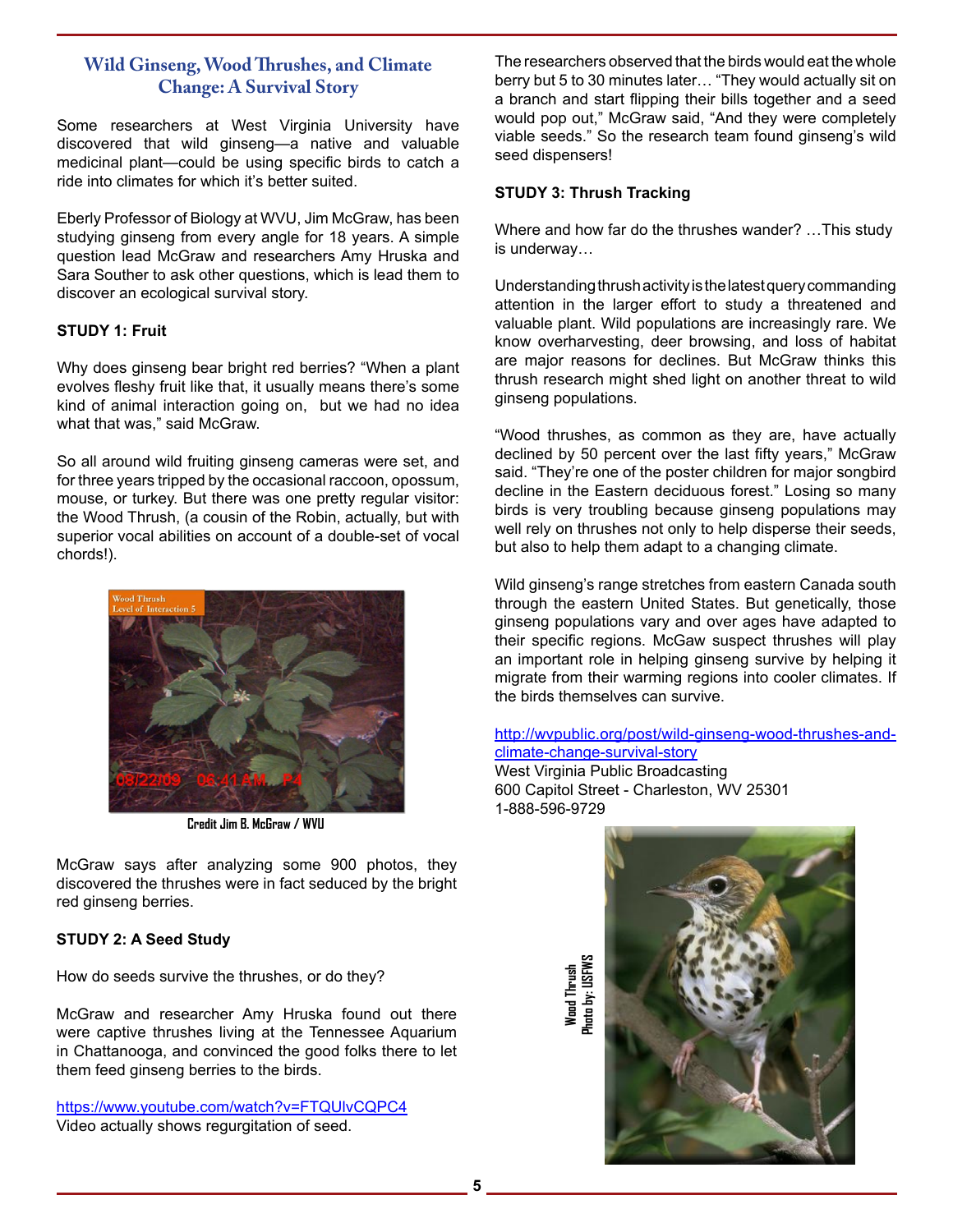## **Programs & Field Trips Fall/Winter 2014/2015**

#### **November 16 – SUNDAY – 8:00 a.m. – 12 Noon FIELD TRIP**

Mattawoman Wildlands, Marbury, Charles County "EARLY WATERFOWL AND LATE MIGRANTS ON THE GEORGE WILMOT TRAIL"

Leader(s): Gwen Brewer and Carol Ghebelian

This is a joint trip with the Audubon Naturalist Society and the Southern MD Audubon Society. We usually expect large concentrations of waterfowl on the Mattawoman Creek, along with songbirds, woodpeckers (some Redheaded), and raptors. Dr. Gwen Brewer is one of our top waterfowl identifiers with great eagle eyes!

Meet time/place:

7:30 am at Burger King (3165 Marshall Hall Rd, Bryans Road, MD 20616), on right at MD 210/227. Bring waterproof shoes or low boots, and dress for possible wind. Be prepared for a one mile walk to and from the head of the trail, and then a half-mile walk on uneven forest trail. Make reservation with co-leader Carol Ghebelian at 301-753-6754, ghebelian@comcast.net .

#### **December 3 – WEDNESDAY – 7:30-9: 00 p.m. MONTHLY MEETING PROGRAM**

Charlotte Hall Library, St. Mary's County 37600 New Market Road (Rt. 6 at Rt. 5), Charlotte Hall, MD 20622

#### *Book presentation-"Birds of a Feather: Seasonal Change on Both Sides of the Atlantic" by Colin Rees & Derek Thomas*

We are so pleased to have Colin Rees present to our guests and members an illustrated talk based on this wonderful new book. This informative and beautiful book will appeal to anyone with an interest in birds and their future in North America and the UK. Proceeds from the book sales go to conservation. The presentation starts at 7:30 p.m., refreshments at 7:00 p.m

## **Christmas Bird Counts**

Dec. 14 - Port Tobacco, MD. Compiler, Gwen Brewer, 301-752-9239 or Glbrewer@comcast.net

Dec. 21 - Point Lookout, MD. Compiler: Bob Boxwell, 410-394-1300 or 410-610- 5124(m) or bobboxwell@hotmail.com

Dec. 28 Patuxent River, MD. Compiler: Andy Brown, 410-535-5327 or brownaj@co.cal.md.us

Jan 4, 2015 Fort Belvoir, VA and MD. Compiler: Kurt Gaskill, 703-768-2172 or kurtcapt87@verizon.net. MD Sector Leader: Lynne Wheeler, 301-743-3236 or comstockel@aol.com

#### **January 7 – WEDNESDAY – 7:30 – 9:00 p.m. MONTHLY MEETING PROGRAM**

Battle Creek Cypress Swim Center, Calvert County Gray's Road off of Sixes Road (Rt 506), Prince Frederick, MD

#### *"Sea Turtles of the Chesapeake"* ANDY BROWN,

Few people realize that the Chesapeake Bay is home to several species of sea turtle. Andy Brown of Calvert County Natural Resources Division and Caretta Nature Tours will discuss the life history of the Loggerhead Sea Turtle, the others species found in the Mid-Atlantic Region and the conservation efforts being done for these ancient mariners along the Atlantic Seaboard. Come early for mingling and refreshments at 7:00 p.m.

| <b>MEMBERSHIP APPLICATION</b>                                                                                                                                                                                                                                                                                                                            |                                                                                                                                                                                                                              |                                                                                                    |
|----------------------------------------------------------------------------------------------------------------------------------------------------------------------------------------------------------------------------------------------------------------------------------------------------------------------------------------------------------|------------------------------------------------------------------------------------------------------------------------------------------------------------------------------------------------------------------------------|----------------------------------------------------------------------------------------------------|
| $\Box$                                                                                                                                                                                                                                                                                                                                                   | Please enroll me as a member of the Audubon Family and the Southern Maryland Audubon Society. I will receive the chapter<br>newsletter, The Osprey, and all my dues will support environmental efforts in Southern Maryland. |                                                                                                    |
| $\Box$<br>Please enroll me as a member of the National Audubon Society. My membership will also include membership in the Southern<br>Maryland Audubon Society. I will receive National's Audubon Magazine, the chapter newsletter, and support national and local<br>environmental causes. A fraction of my dues will be returned to the local chapter. |                                                                                                                                                                                                                              |                                                                                                    |
|                                                                                                                                                                                                                                                                                                                                                          |                                                                                                                                                                                                                              |                                                                                                    |
|                                                                                                                                                                                                                                                                                                                                                          |                                                                                                                                                                                                                              |                                                                                                    |
| IDO do NOT wish to receive The Osprey electronically. My e-mail address is:<br>(electronic delivery saves SMAS printing and mailing costs.)                                                                                                                                                                                                              |                                                                                                                                                                                                                              |                                                                                                    |
| <b>Chapter-Only Dues (new/renewal)</b><br>Make check payable to Southern Maryland Audubon Society                                                                                                                                                                                                                                                        |                                                                                                                                                                                                                              | <b>National Dues, Make check payable to</b><br>National Audubon Society -- Chapter code #C9ZL000Z  |
| $\Box$                                                                                                                                                                                                                                                                                                                                                   |                                                                                                                                                                                                                              | $\Box$ Introductory Offer - 1 year<br>\$20<br>Senior/Student<br>\$15<br>$\Box$                     |
| $\Box$                                                                                                                                                                                                                                                                                                                                                   |                                                                                                                                                                                                                              |                                                                                                    |
| $\Box$                                                                                                                                                                                                                                                                                                                                                   | Individual Lifetime Membership ______________\$500<br>Senior (over 62) \$250                                                                                                                                                 | Mail to: Southern Maryland Audubon Society, Attn: Membership<br>P.O. Box 181 Bryans Road, MD 20616 |

**6**